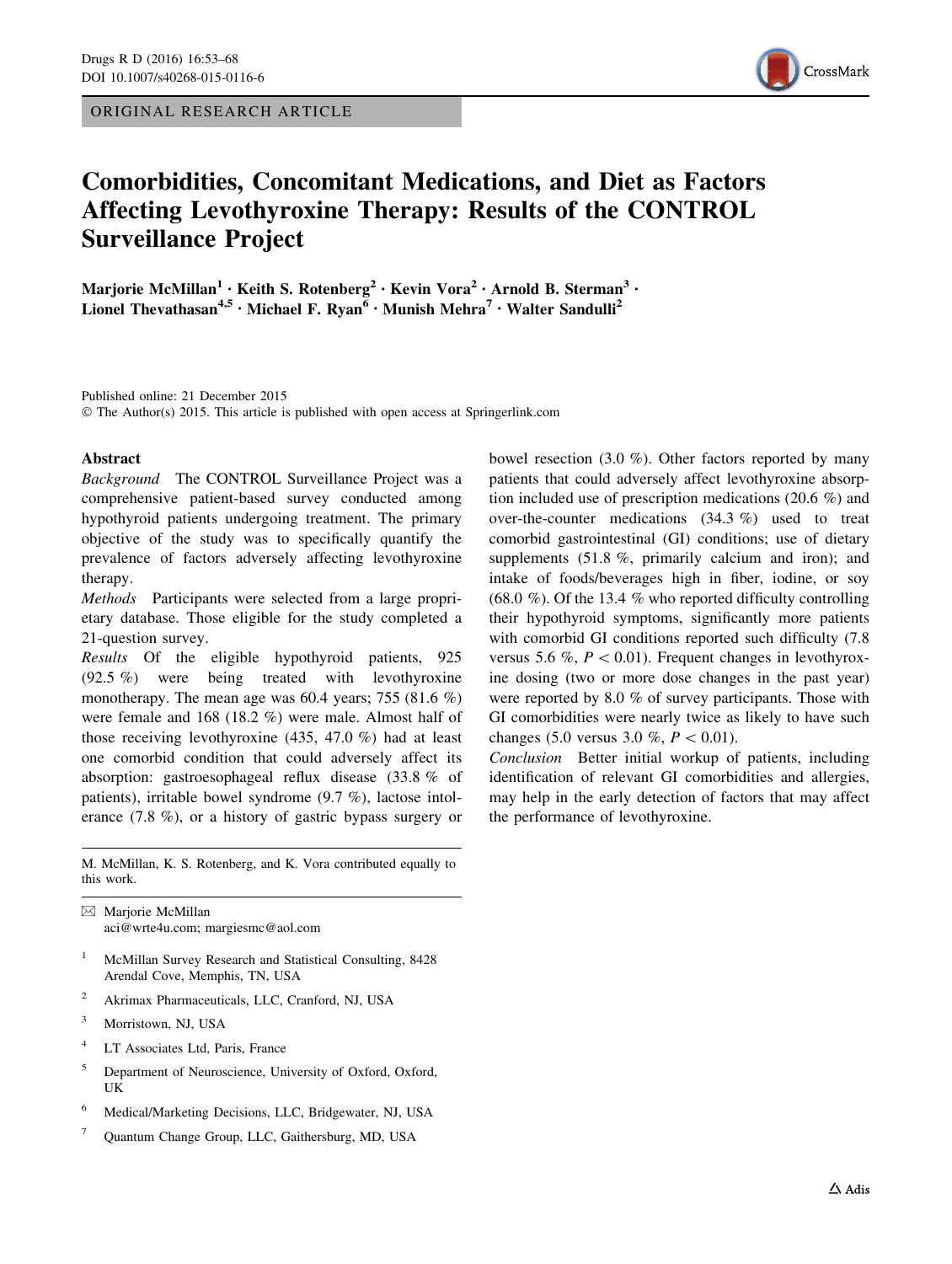# Key Points

This study documented the prevalence in hypothyroid patients of factors known to affect levothyroxine efficacy and tolerability.

The results suggest that there is room for improved dialogue between physicians and patients regarding the proper administration of levothyroxine and the avoidance of foods and drugs that complicate its use.

For patients receiving higher-than-recommended doses of levothyroxine, a complete patient reevaluation is recommended to determine the presence of factors that affect the ability of levothyroxine to achieve desired therapeutic results.

Adopting these steps may improve patients' quality of life and reduce the financial burden placed on the healthcare system, resulting from the frequent physician and pharmacy visits, medication adjustments, laboratory tests, and poor compliance associated with levothyroxine therapy.

### 1 Introduction

### 1.1 Background and Study Rationale

Hypothyroidism often results from autoimmune thyroid disease or thyroid resection [[1,](#page-14-0) [2\]](#page-14-0). In the majority of cases, hypothyroidism can be treated effectively by oral thyroid hormone supplementation, most commonly with levothyroxine. Typically, patients require 1.6–1.8 µg of levothyroxine per kilogram of body weight, although lean body mass is a better criterion for dosing, with typical doses being  $2-3 \mu g/kg$  [ $3-6$ ].

Key factors adversely affecting levothyroxine performance have been widely reported in the clinical literature. They include comorbid conditions and their treatments, diet, tolerability of medication, and compliance with instructions for administration [[7–18\]](#page-14-0).

When levothyroxine is taken in a fasting state, up to 80 % of it can be absorbed [\[19](#page-14-0)].

However, the absorption of levothyroxine can be limited by a variety of diseases of the gastrointestinal (GI) tract, including inflammatory bowel disease (IBD), atrophic gastritis, celiac disease, Helicobacter pylori infection, gastroesophageal reflux disease (GERD), lactose intolerance, and gastroparesis, among others. The presence of these conditions may adversely affect levothyroxine absorption and thereby affect its dose requirements [[7–12,](#page-14-0) [15–18,](#page-14-0) [20\]](#page-14-0).

Additional factors that have been shown to affect levothyroxine absorption and performance—some of which may be related to the diseases of the GI tract noted above—include excess body weight; poor compliance with therapy; diet; gastric bypass surgery (reduced or delayed absorption); and use of certain nutritional supplements, vitamins, and medications, such as proton pump inhibitors, histamine receptor blockers, cholestyramine, and motilitymodifying agents [\[7](#page-14-0), [8](#page-14-0), [12–17\]](#page-14-0).

#### 1.2 Study Objectives

The primary objective of the CONTROL Surveillance Project was to specifically quantify the prevalence of factors that are known to adversely affect levothyroxine performance, including:

- The prevalence of GI conditions known to affect drug absorption.
- Sensitivity to inactive ingredients contained in tablet drug formulations (i.e., excipients).
- Consumption of prescription and non-prescription medications, vitamins, foods, and beverages known to interfere with levothyroxine therapy.
- Patient understanding and compliance with levothyroxine administration guidelines (e.g., timing before and after meals).

#### 2 Methods

### 2.1 Survey Development/Selection of Patients

The survey's content was developed as a cooperative effort between Akrimax Pharmaceuticals, LLC (Cranford, NJ, USA; the study sponsor) and Healthcare Research and Analytics, LLC (HRA; Parsippany, NJ, USA). HRA programmed the questionnaire into an online instrument via its Confirmit tool.

Prior to the full launch of the survey, it was tested to ensure that recording of data was consistent with the survey's questions and screening criteria. All survey responses were recorded confidentially, with the study sponsor being blinded to the responses of individual participants.

Participants were selected from a large proprietary database from Research Now<sup>®</sup>. Research Now<sup>®</sup> identified individuals with a self-reported diagnosis of primary hypothyroidism and recruited potential survey respondents for this online quantitative study via e-mail invitations from their proprietary "By-Invitation-Only<sup>®</sup>" panel. Each person contacted was assigned an individual ID for recording his or her entire survey participation history, including ''Did not meet inclusion/exclusion criteria''.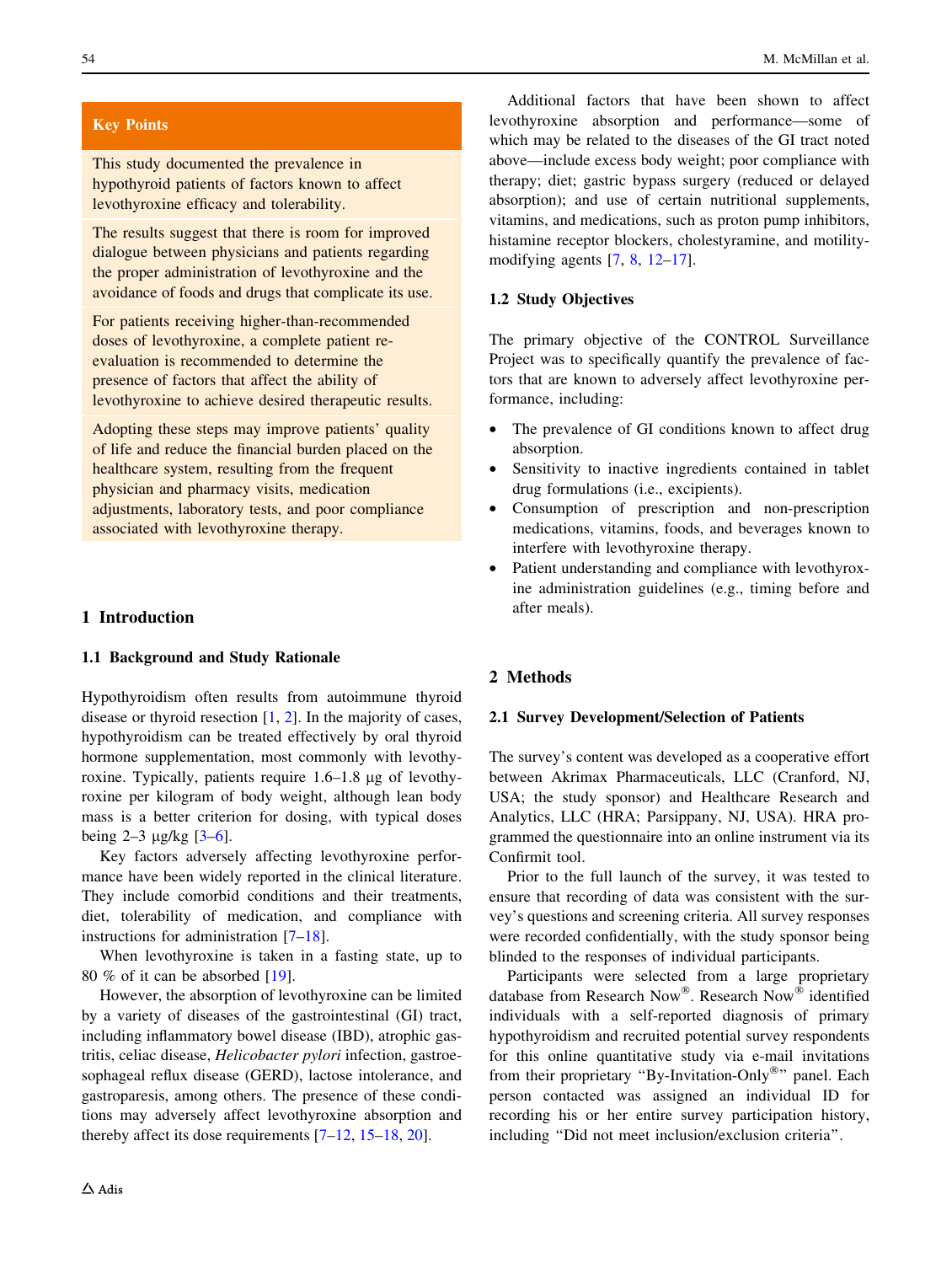Those who accepted the invitation to take part in the survey were provided with a link to access the survey web page, where they were provided with information about the project, the anonymity of the survey's findings, an outline of what study subjects were required to do, and the time required. Subjects were informed that every attempt would be made to ensure the confidentiality of their data, and they were given a statement indicating that participation was voluntary and that withdrawal from the survey was possible at any stage.

Qualified subjects then completed the 21-question survey online (see '['Appendix'](#page-9-0)'). Subjects received an honorarium or gratuity (as termed by Research Now $^{\circledR}$ ) of US\$20, based on the length of time a subject took to complete the survey online and the sample type, in keeping with the panel membership policies of Research Now<sup>®</sup>. The honorarium or gratuity did not exceed the agreed-upon amount set by the study sponsor or exceed the industry standards for market research among this sample type. Respondents received their honoraria/gratuities upon completion of the survey.

The survey was initiated on March 27, 2015, and completed on April 8, 2015.

### 2.2 Sample Size and Inclusion/Exclusion Criteria

The study was designed to be exploratory, and all statistical tests were performed to provide hypotheses for future research. The primary intent of the study was to gather data through a patient survey for better understanding of the prevalence of factors that are known to affect the performance of levothyroxine therapy. A pre-survey power analysis determined that a sample size of 1000 subjects would be sufficient to obtain estimates of prevalence rates that reflect the prevalence of certain GI conditions in the target population, with a 95 % confidence interval. For conditions such as GERD and H. pylori infection, whose prevalence in the general population is relatively high (15–40 %) [[9,](#page-14-0) [10](#page-14-0), [13](#page-14-0)], a sample size of 1000 subjects would provide an estimated 95 % confidence interval of  $\pm$ 2–3 %. For conditions with a low prevalence (e.g., a condition with a 0.75 % prevalence reported in the literature), such as Crohn's disease or ulcerative colitis [\[13](#page-14-0)], a sample size of 1000 subjects would provide an estimated 95 % confidence interval of  $\pm 0.53$  %.

### 2.2.1 Inclusion Criteria

Each subject was required to meet all of the following criteria:

• Being treated with prescription medication for hypothyroidism.

- At least 19 years of age.
- US resident.
- Voluntary agreement to provide informed consent.
- Able to read English.
- Willing and able to complete the survey.

### 2.2.2 Exclusion Criteria

Any subject who met the following criterion was excluded:

• Not taking prescription medication to treat hypothyroidism.

### 2.3 Survey Completion and Quality Assurance

Patients entered their answers online. If a patient did not complete the survey, i.e., did not progress to the last question and enter an answer, his or her survey was recorded as incomplete and the answers were not included in the results. Incomplete surveys were categorized separately from survey terminations (patients disqualified through screening questions). More information regarding the survey completion and quality assurance process is presented in Table 1.

# 2.4 Data Management, Tabulations, and Statistical Analyses

The survey questions incorporated multiple choice/closedended questions, either ''single punch/single select'' or ''multiple punch/select all that apply''. Some questions included an open-ended option, "Other (specify: ...)". Coding of all answers, data checks, summary tabulations, and statistical analyses of the data, including tests of significance for hypothesis testing, were performed by HRA. All were exploratory in nature, and no adjustments for multiple comparisons were made. The Quantum software package (IBM, Armonk, NY, USA) was used for all phases of data processing, online data collection sources, and SPSS<sup>®</sup>-generated data.

| Table 1 Survey completion and quality assurance features |  |
|----------------------------------------------------------|--|
|----------------------------------------------------------|--|

| Feature                                                                                      |
|----------------------------------------------------------------------------------------------|
| Personal computers used by patients                                                          |
| Clicking on survey link $=$ unique respondent                                                |
| Answers required for each question before proceeding                                         |
| Return to previous questions not allowed                                                     |
| Survey exit without completing all questions $=$ incomplete                                  |
| Following survey submission, return to survey not allowed                                    |
| Assignment of unique ID plus RVID programming prevented<br>further access from same computer |
|                                                                                              |

RVID relevant ID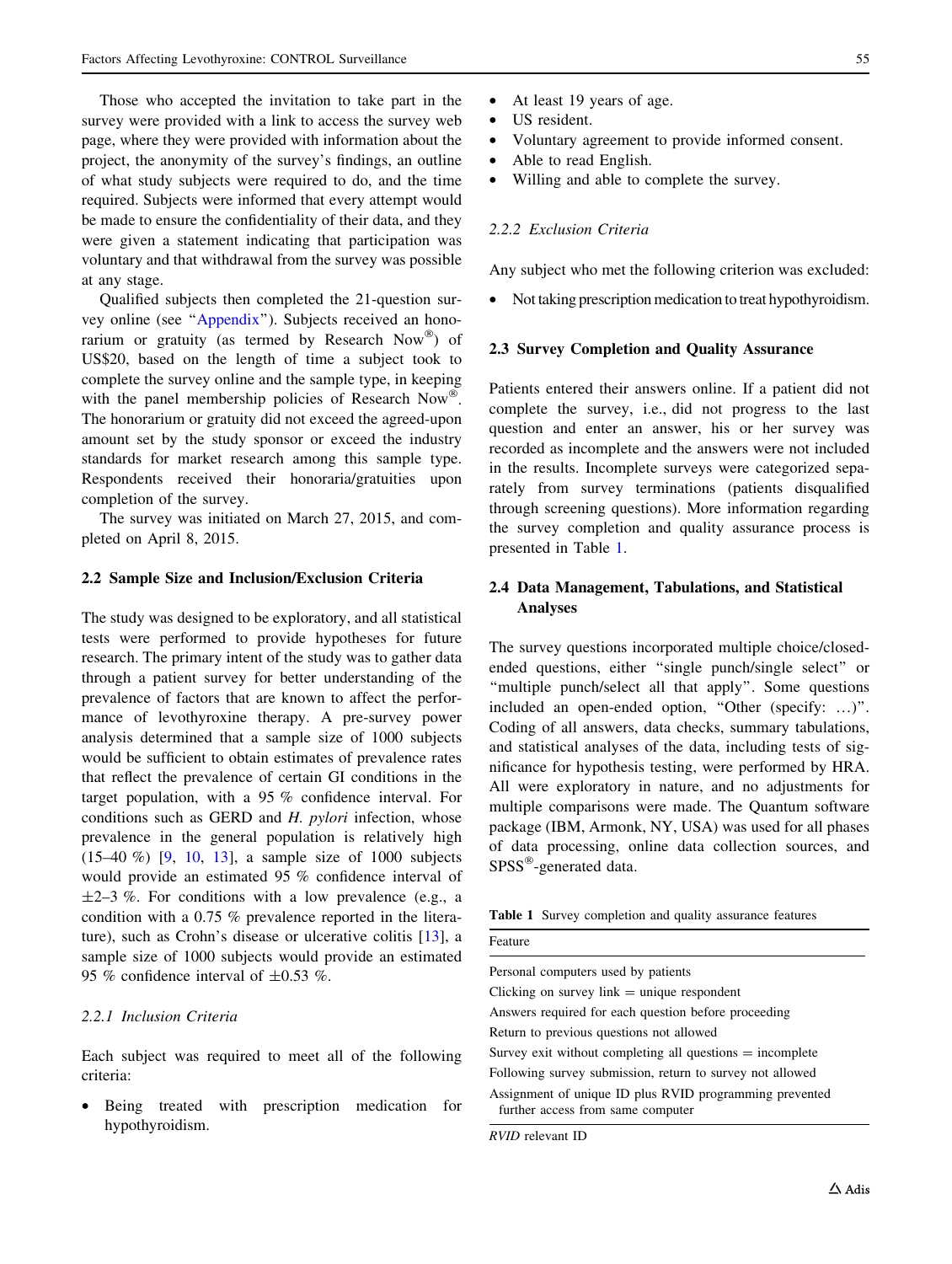For continuous data, the number of subjects, mean, standard deviation, median, minimum, and maximum were calculated. Where appropriate, statistical tests were performed for hypothesis-testing purposes. Demographic data for the sample are presented by age, gender, and race.

### 2.5 Study Ethics

The protocol and appropriate related documents were reviewed and approved by IntegReview IRB (Austin, TX, USA), constituted and functioning in accordance with US federal guidelines [\[21](#page-14-0)].

The study was conducted in accordance with the standard operating practices of the study sponsor, Akrimax, which are designed to ensure adherence to Good Clinical Practice (GCP) guidelines [[21\]](#page-14-0).

Each subject was informed that participation in the study was voluntary and that he or she could withdraw from the study at any time. A waiver of informed consent was issued by IntegReview IRB, in accordance with US federal guidelines [[22\]](#page-14-0).

Research Now<sup>®</sup> and HRA followed all national, regional, and local laws with respect to privacy and data protection. Research  $Now^{\circledR}$  ensured that the survey complied with all applicable industry standards set by the Council of American Survey Research Organizations (USA) and the Market Research Association (USA).

Secure servers at Research Now<sup>®</sup> were used to carry out the collection of survey data. Personal information was fully protected. Sampling teams did not have direct access to the database that might have revealed the identity of users. The survey remained anonymous and linked to the subject database using numeric IDs to ensure protection of the identity of each subject, and, as discussed above, to prevent unauthorized access to the survey and multiple participations by individual subjects.

# 3 Results

#### 3.1 Survey Completion Rates

Sixty-six percent of invited subjects (1000/1506) qualified for, and completed, the survey. Such a high percentage was most likely attributable to the ability of Research Now<sup>®</sup> to target subjects who had been previously self-identified as hypothyroid patients. There were 320 incomplete surveys and 186 survey terminations.

### 3.2 Demographics

Others were being treated either with a combination of levothyroxine and other hypothyroid medications or with non-levothyroxine therapies. The mean age of patients receiving levothyroxine monotherapy was 60.4 years (range 19 to  $>75$  years; 8 % were aged  $>75$  years, 30 % were aged 65–74 years, 37 % were aged 55–64 years, and 15 % were aged 45–54 years). Most respondents [755 (81.6 %)] were female; only 168 (18.2 %) were male (two respondents declined to specify gender). Over 90 % of respondents were Caucasian (Table [2\)](#page-4-0). Nearly two-thirds (62.9 %) had been taking hypothyroid medication for more than 10 years.

# 3.3 Prevalence of Relevant Comorbid Diseases/ Conditions and Use of Concomitant Medications

The prevalence of comorbid diseases or conditions that could adversely affect the absorption of levothyroxine was substantial and generally consistent with that reported in the medical literature for the population at large  $[9-13, 16,$  $[9-13, 16,$ [23](#page-14-0)] (Table [3](#page-4-0)).

A substantial number of hypothyroid patients reported taking medications for comorbid GI conditions—either prescription medications (20.6 %) or over-the-counter (OTC) medications (34.3 %)—that could also adversely affect the absorption of levothyroxine (Tables [4](#page-4-0), [5](#page-5-0)).

# 3.4 Other Key Factors Affecting Levothyroxine **Performance**

Certain dietary supplements are known to cause malab-sorption of levothyroxine [[7,](#page-14-0) [8,](#page-14-0) [13](#page-14-0), [15,](#page-14-0) [17\]](#page-14-0). Overall, 51.8 % of patients indicated that they frequently take one or more such dietary supplements, with calcium supplements (47.5  $\%$ ) and iron supplements (11.9  $\%$ ) being most frequently reported.

A majority (68.0 %) of patients indicated that they frequently (more than twice weekly) eat food or consume beverages that are known to cause malabsorption of levothyroxine. These include high-fiber foods (bran flakes, broccoli, fiber bars, fiber drinks), foods high in iodine (dried seaweed, cranberries, lobster, cod, plain yogurt), and soy-based foods.

More than 20 % of patients reported taking levothyroxine during breakfast or later in the day, including during lunch or dinner. Many patients (21.5 %) reported taking levothyroxine less than the recommended 30 min before eating.

Of the 925 patients who were receiving levothyroxine, 112 (12.1 %) reported experiencing GI upset (nausea, stomach cramps, or diarrhea) when taking it.

Overall, 15.2 % of patients receiving levothyroxine reported allergies to one or more excipients that are known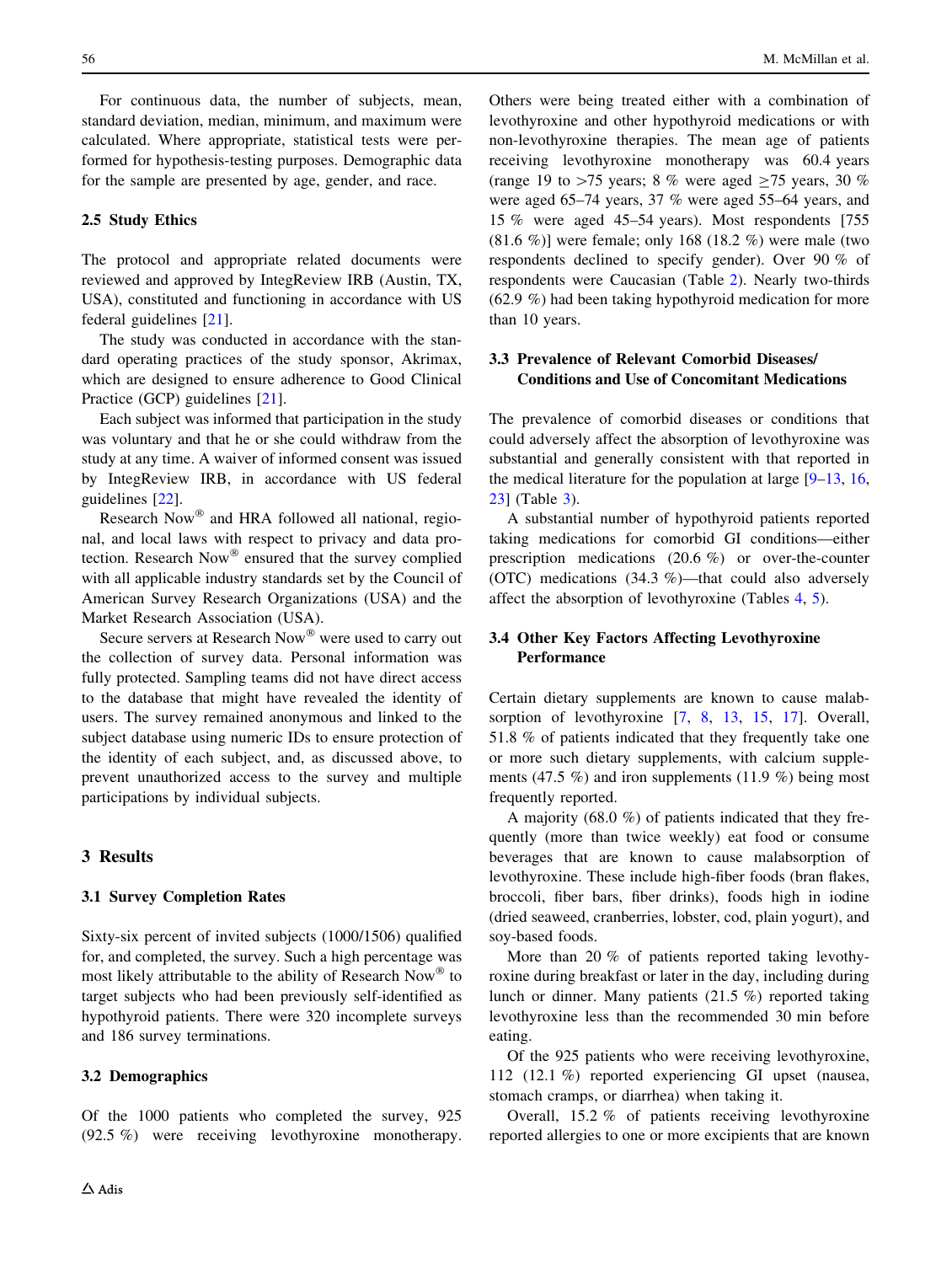<span id="page-4-0"></span>

|  |  |  |  | Table 2 Racial and ethnic distribution of survey participants |  |  |  |
|--|--|--|--|---------------------------------------------------------------|--|--|--|
|--|--|--|--|---------------------------------------------------------------|--|--|--|

|                                            | Total $[n \ (\%)]$ | Hypothyroidism w/o<br>GI condition $[n \ (\%)]$ | Hypothyroidism w/GI<br>condition $[n (\%)]$ |
|--------------------------------------------|--------------------|-------------------------------------------------|---------------------------------------------|
| Total                                      | 925                | 490                                             | 435                                         |
| Non-Hispanic White or Euro-American        | 867 (94)           | 454 (93)                                        | 413 (95)                                    |
| Black, Afro-Caribbean, or African American | 13(1)              | 5(1)                                            | 8(2)                                        |
| Latino or Hispanic American                | 17(2)              | 8(2)                                            | 9(2)                                        |
| East Asian or Asian American               | 13(1)              | 11(2)                                           | $2(*)$                                      |
| South Asian or Indian American             | $4(*)$             | 3(1)                                            | $1(*)$                                      |
| Middle Eastern or Arab American            | $3(*)$             | 3(1)                                            | $-(-)$                                      |
| Native American or Alaskan Native          | 5(1)               | $2(*)$                                          | 3(1)                                        |
| Mixed race                                 | $2(*)$             | $2(*)$                                          | $-(-)$                                      |
| Prefer not to answer                       | 9(1)               | 6 (1)                                           | 3(1)                                        |
| Total mentions                             | 933                | 494                                             | 439                                         |

Some respondents specified more than one category

w/GI with gastrointestinal, w/o GI without gastrointestinal

 $*$  <1 %

Table 3 Prevalence of relevant concomitant diseases/conditions in hypothyroid patient population receiving levothyroxine ( $n = 925$ )

| Concomitant disease/condition     | $n(\%)$    |
|-----------------------------------|------------|
| Acid reflux or GERD               | 313 (33.8) |
| <b>IBS</b>                        | 90 (9.7)   |
| Food allergies                    | 85 (9.2)   |
| Lactose intolerance               | 72 (7.8)   |
| Gastric bypass or bowel resection | 28(3.0)    |
| H. <i>pylori</i> infection        | 19(2.1)    |
| Gastroparesis                     | 15(1.6)    |
| Celiac disease                    | 10(1.1)    |
| Ulcerative colitis                | 10(1.1)    |
| Crohn's disease                   | 6(0.6)     |
| Atrophic gastritis                | 1(0.0)     |
| Other <sup>a</sup>                | 157 (17.0) |
| None of the above                 | 488 (52.8) |
|                                   |            |

Because patients could specify more than one concomitant disease or condition, the total for the last column exceeds 100 %

GERD gastroesophageal reflux disease, IBS irritable bowel syndrome

 $a$  Other = numerous gastrointestinal and non-gastrointestinal conditions

to be included in most tablet drug formulations. Those most frequently reported were allergies to lactose (11.9 %), gluten (3.78 %), and food dyes and sucrose (1–2 % each).

### 3.5 Control of Symptoms

Lack of hypothyroid symptom control was reported by survey respondents. Of the 124 patients (13.4 %) reporting difficulty controlling their hypothyroid symptoms, significantly more patients with comorbid GI conditions who were taking

**Table 4** Hypothyroid patients on levothyroxine  $(n = 925)$  receiving medication for relevant concomitant diseases/conditions

| Concomitant disease/condition     | $n(\%)$    |
|-----------------------------------|------------|
| Acid reflux or GERD               | 246 (26.6) |
| IBS                               | 28(3.0)    |
| Food allergies                    | 11(1.2)    |
| Lactose intolerance               | 9(1.0)     |
| Gastric bypass or bowel resection | 8(0.9)     |
| Gastroparesis                     | 7(0.8)     |
| Ulcerative colitis                | 6(0.6)     |
| Crohn's disease                   | 5(0.5)     |
| Atrophic gastritis                | 1(0.1)     |
| Celiac disease                    | 1(0.1)     |
| H. <i>pylori</i> infection        | 1(0.1)     |
| Other <sup>a</sup>                | 139 (15.0) |
| None of the above                 | 607 (65.6) |

Because patients could specify medication for more than one concomitant disease or condition, the total for the last column exceeds 100 %

GERD gastroesophageal reflux disease, IBS irritable bowel syndrome  $a$  Other  $=$  numerous gastrointestinal and non-gastrointestinal conditions

levothyroxine reported difficulty with symptom control, versus those without such conditions ( $P \lt 0.01$ ) [Table [6](#page-5-0)].

# 3.6 Changes in Hypothyroid Medication/Changes in Levothyroxine Dose

More than 80 % of surveyed patients reported having had at least one change in their prescribed hypothyroid medication since beginning therapy. Many patients (16.0 %) reported 5–10 changes, and 6.1 % reported having  $>10$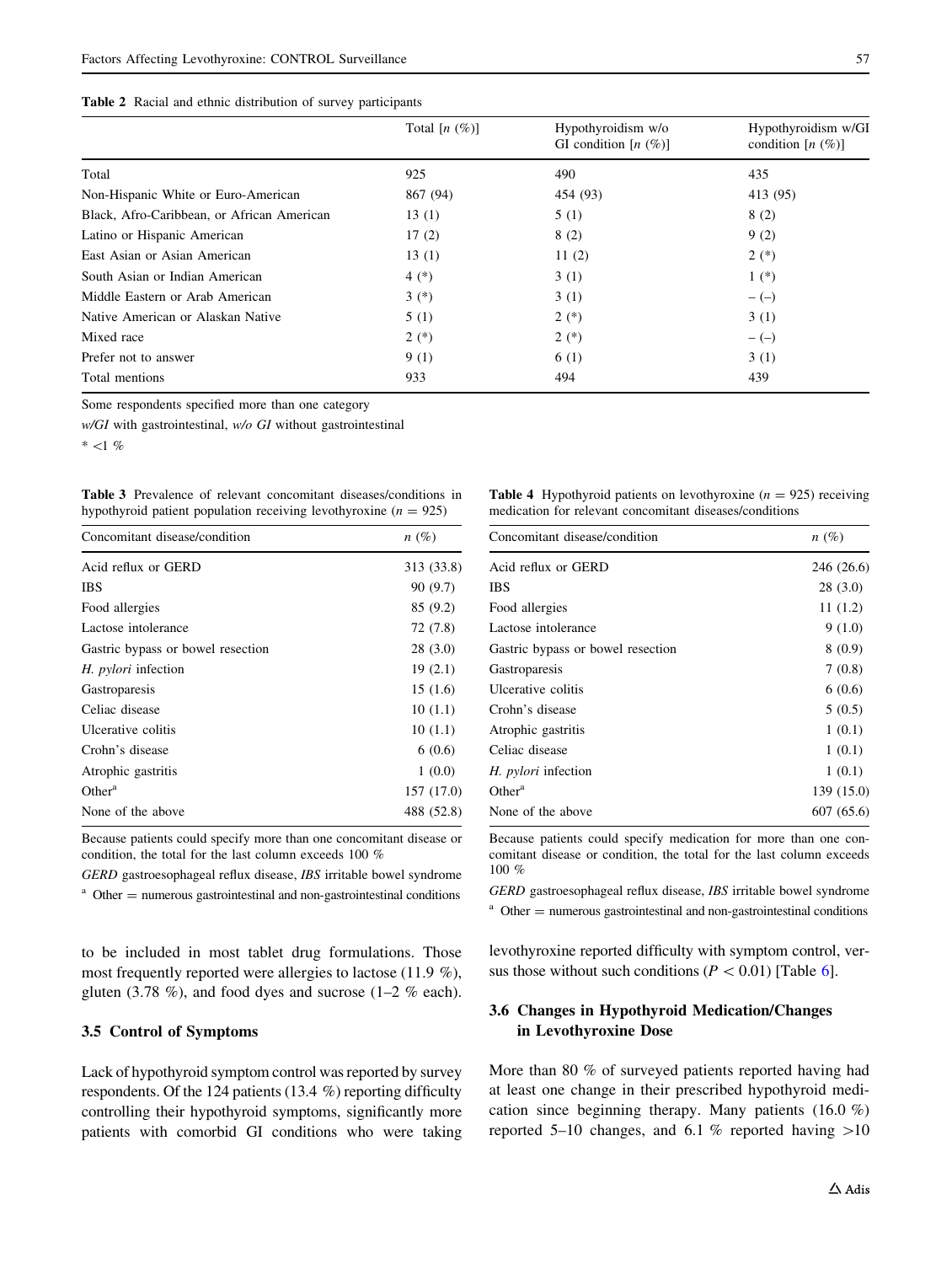<span id="page-5-0"></span>changes. As presented in Fig. [1](#page-6-0), the overall number of selfreported changes in hypothyroid medication since the beginning of treatment with levothyroxine was comparable between those with and those without comorbid GI conditions.

While many participants in the CONTROL Surveillance Project had been on levothyroxine for several years, many (31.4 %) reported a change in levothyroxine dose within the past year. Among patients experiencing  $\geq 2$  levothyroxine dose changes during the past year, those with selfreported GI comorbidities had nearly twice the prevalence of the other patients  $(P < 0.01)$  [Fig. [2\]](#page-6-0).

# 3.7 Quality-of-Life Factors and Self-Reported Patient Satisfaction

While the CONTROL Surveillance Project was not designed to measure quality of life, nearly 11 % of

Table 5 Numbers of hypothyroid patients on levothyroxine  $(n = 925)$  who were taking antacids or acid reducers  $>2$  times/week

| Antacid or acid reducer                                     | $n(\%)$    |
|-------------------------------------------------------------|------------|
| Prescription acid reducer                                   | $-(-)$     |
| Proton pump inhibitor <sup>a</sup>                          | 180 (19.5) |
| Histamine $(H_2)$ -receptor blocker <sup>b</sup>            | 0(0.0)     |
| Non-prescription acid reducer                               | $-(-)$     |
| Proton pump inhibitor <sup>a</sup>                          | 83 (9.0)   |
| Histamine $(H_2)$ -receptor blocker <sup>b</sup>            | 53 (5.7)   |
| Non-prescription antacids <sup>c</sup>                      | 168 (18.2) |
| Other non-prescription antacid or acid reducer <sup>d</sup> | 13(1.4)    |
| Other prescription antacid or acid reducer <sup>e</sup>     | 11(1.2)    |
| None of the above                                           | 543 (58.7) |

Because patients could specify more than one medication, the total for the last column exceeds 100 %

<sup>a</sup> Esomeprazole, lansoprazole, omeprazole, pantoprazole, rabeprazole

<sup>b</sup> Cimetidine, ranitidine

<sup>c</sup> Multiple brands

 $d$  Other non-prescription antacids or acid reducers = generics of multiple products

 $^{\circ}$  Other prescription antacids or acid reducers = generics of multiple products

respondents indicated that their thyroid condition ''reduced their quality of life'' and ''rendered them unable to do the things they used to do''. Similarly, 28.4 % of all respondents indicated that their thyroid condition limited their ability to ''take on any activity or task''. Overall, 16.6 % of patients indicated that they have been ''unable to live life normally since undergoing treatment for hypothyroidism''.

A minority of respondents reported ever discussing with their physician topics such as the proper administration of hypothyroid medication (44.4 %), concomitant use of prescription medications (29.5 %), concomitant use of OTC medications (12.6 %), use of dietary or food supplements (10.9 %), or the presence of stomach or GI conditions (10.0 %) or food allergies (4.1 %) that may interfere with levothyroxine therapy.

Overall, 19.6 % of patients stated that they are not fully satisfied with their hypothyroid treatment. Significantly more patients with comorbid GI conditions reported dissatisfaction with their thyroid treatment, versus those without such conditions ( $P \lt 0.05$ ) (Table [7\)](#page-6-0).

### 4 Discussion

Many factors contribute directly or indirectly to the failure of levothyroxine therapy. These can adversely affect treatment satisfaction and can lead to unnecessary consumption of healthcare resources in the form of increased physician and pharmacy visits, laboratory costs, and medication adjustments [\[24–33](#page-14-0)].

The CONTROL Surveillance Project is one of the most comprehensive patient-based surveys ever conducted among hypothyroid patients. It has helped to document the prevalence of factors that can complicate levothyroxine therapy. Unlike previous community-based surveys or retrospective analyses of patient medical records [[3,](#page-14-0) [34,](#page-14-0) [35](#page-14-0)], CONTROL Surveillance attempted to measure the influences that diet, OTC medication use, and the degree of adherence to levothyroxine administration guidelines (before or after meals) may have on levothyroxine therapy. Such information is rarely, or only sporadically, recorded in patient records.

| Table 6 Patients indicating their level of agreement with the statement "It's hard to control my hypothyroid symptoms" |  |
|------------------------------------------------------------------------------------------------------------------------|--|
|------------------------------------------------------------------------------------------------------------------------|--|

|                              | Hypothyroidism w/o GI<br>condition $[n (%)]$ | Hypothyroidism w/GI<br>condition $[n (%)]$ | Total $[n (\%)]$ |  |
|------------------------------|----------------------------------------------|--------------------------------------------|------------------|--|
| Completely or somewhat agree | 52(5.6)                                      | 72 (7.8)                                   | 124(13.4)        |  |
| Slightly agree or disagree   | 438 (47.4)                                   | 363 (39.2)                                 | 801 (86.6)       |  |
| Total                        | 490 (53.0)                                   | 435 (47.0)                                 | 925              |  |

Chi-square test  $P$  value:  $\langle 0.01$ 

 $w/GI$  with gastrointestinal,  $w/o$   $GI$  without gastrointestinal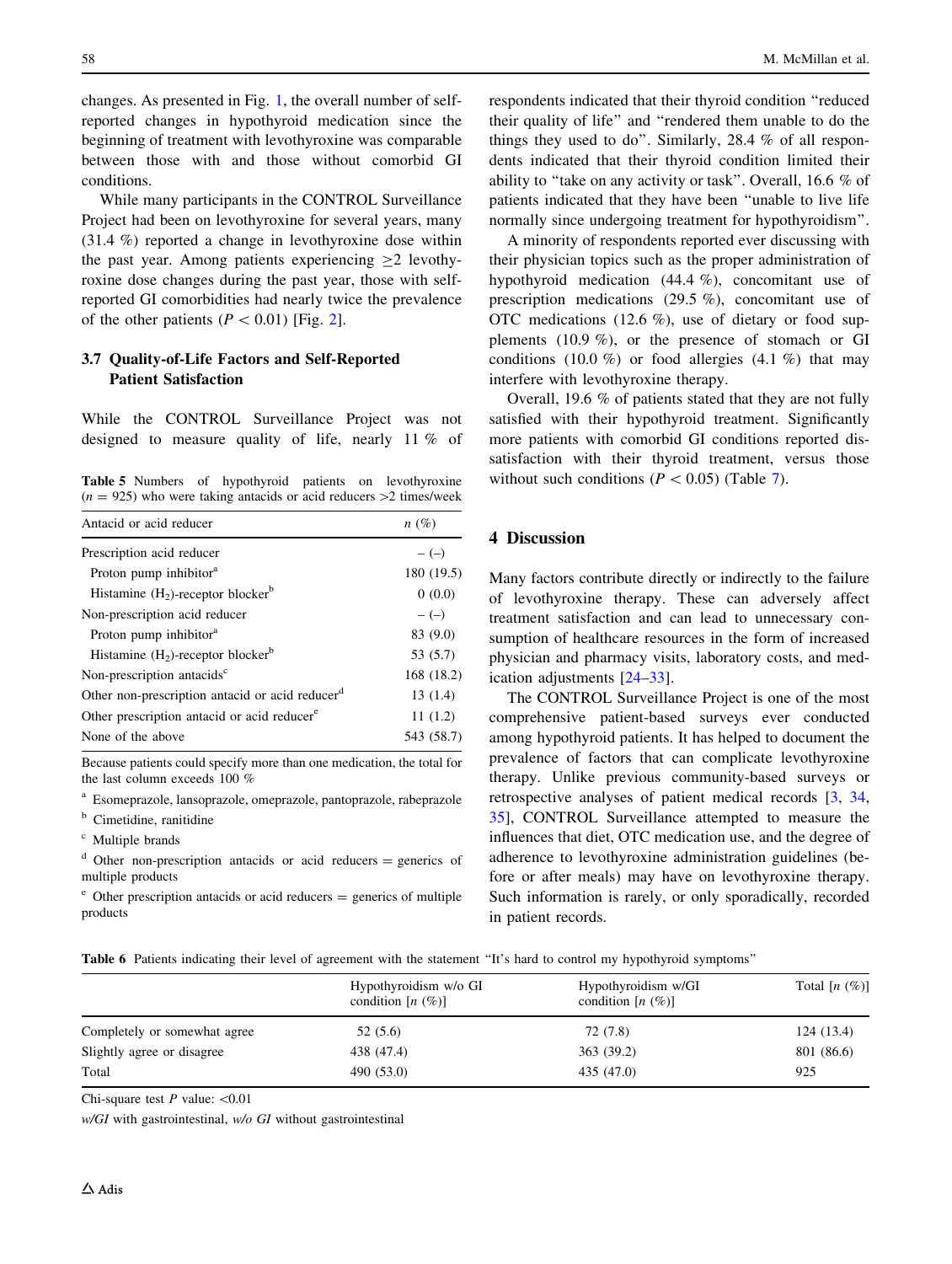<span id="page-6-0"></span>

*Note:* 88 (9.5%) of patients having hypothyroidism w/o GI conditions and 71 (7.7%) of patients w/GI conditions reported never having a change in their hypothyroid medication; 26 (2.8%) of patients having hypothyroidism w/o GI conditions and 12 (1.3%) of patients w/GI conditions did not know if they had ever had a change in their hypothyroid medication.w/GI with gastrointestinal, w/o GI without gastrointestinal





Chi-Square Test *P*-value: <0.01. w/GI with gastrointestinal, w/o GI without gastrointestinal

Table 7 Patients indicating their level of agreement with the statement "I am satisfied with my hypothyroid treatment"

|                              | Hypothyroidism w/o<br>GI condition $[n (\%)]$ | Hypothyroidism w/GI<br>condition $[n \ (\%)]$ | Total $[n \ (\%)]$ |  |
|------------------------------|-----------------------------------------------|-----------------------------------------------|--------------------|--|
| Completely or somewhat agree | 407 (44.0)                                    | 337 (36.4)                                    | 744 (80.4)         |  |
| Slightly agree or disagree   | 83 (9.0)                                      | 98 (10.6)                                     | 181 (19.6)         |  |
| Total                        | 490 (53.0)                                    | 435 (47.0)                                    | 925                |  |

Chi-square test  $P$  value:  $\langle 0.05$ 

year

w/GI with gastrointestinal, w/o GI without gastrointestinal

The results of the CONTROL Surveillance Project quantify the prevalence of GI disorders that can inhibit the absorption of levothyroxine and necessitate frequent levothyroxine dose adjustments. Of the 925 hypothyroid patients surveyed who were currently taking levothyroxine, 435 (47.0 %) had at least one commonly prevalent GI disease or condition. The prevalence rates of GERD, irritable bowel syndrome (IBS), gastroparesis, and a history of gastric bypass surgery or bowel resection were generally consistent between those found in the CONTROL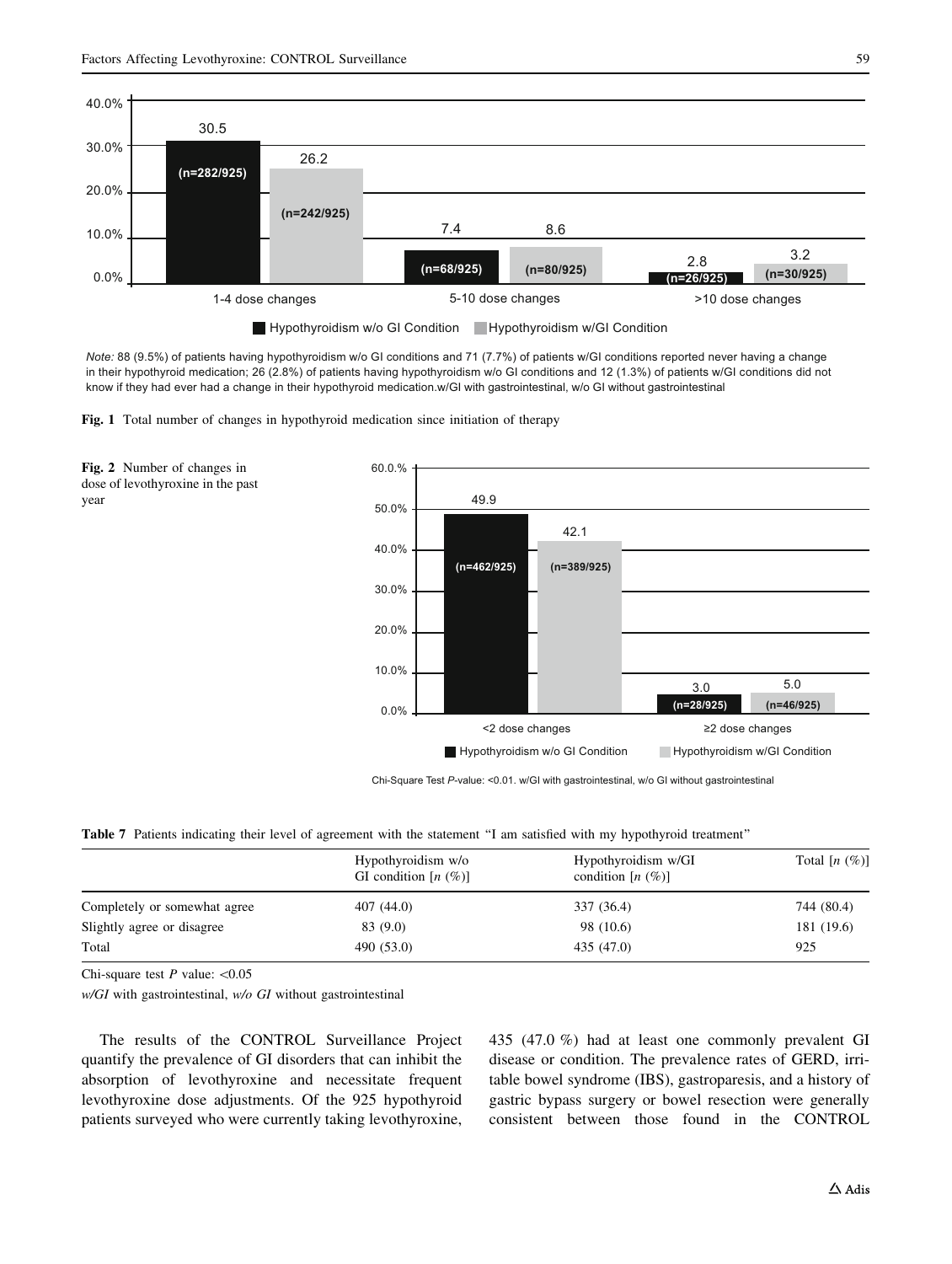Surveillance Project and those reported in the literature for general patient populations [\[9–13](#page-14-0), [16](#page-14-0), [23\]](#page-14-0). It should be noted that the age range (from 19 to  $>75$  years) and mean age (60.4 years) of the patient population in this survey mirror those of the hypothyroid population reported in the medical literature and in clinical practice [[36\]](#page-14-0), which would be expected with such a large sample of patients who self-identified as having this condition.

In comparison with all other patients in this study, significantly more of those who had such GI disorders reported difficulty achieving control of their hypothyroid symptoms ( $P < 0.01$ ). Similarly, a relationship between these commonly prevalent GI conditions and the need for levothyroxine dose adjustment was noted. Participants experiencing  $\geq 2$  levothyroxine dose changes in the past year were more likely to have one or more of these conditions.

Hypothyroid patients requiring increased doses of levothyroxine have been well documented in the medical literature and in clinical practice [[37\]](#page-14-0). Data from five different studies have shown that non-optimal levothyroxine therapy, resulting in thyroid-stimulating hormone (TSH) levels above (or below) the reference range, is common, ranging from 32 to 48 % of patients [\[38](#page-14-0)[–42](#page-15-0)].

In a study by Vaisman et al. [[42\]](#page-15-0), questionnaires were used to evaluate levothyroxine replacement treatment in patients with primary hypothyroidism being followed in referral centers in Brazil. Among all patients taking thyroid medication, 42.7 % had an abnormal serum TSH level (28.3 % were undertreated and 14.4 % were overtreated). The investigators concluded that a significant number of patients taking thyroid hormones are not in the therapeutic range, on the basis of TSH assays. Clinicians should, therefore, consider monitoring patients on thyroid replacement more frequently and provide patients with more precise recommendations about proper use of levothyroxine.

Vigário et al. [\[43](#page-15-0)] performed a cross-sectional study involving 2057 patients receiving levothyroxine replacement for primary hypothyroidism at four referral centers in Brazil. The results showed that a total of 14.4 % of patients were overtreated (13.0 % with subclinical hyperthyroidism and 1.4 % with overt hyperthyroidism). The prevalence of undertreatment was 25.9 % (21.5 % with subclinical hypothyroidism and 4.4 % overt hypothyroidism). The investigators concluded that undertreatment of hypothyroidism is associated with poor patient health-related quality of life (especially physical and emotional aspects), and adequate levothyroxine therapy should always be given to maintain serum TSH levels within the reference range.

It is also interesting to note that more than 20 % of patients in our survey reported taking levothyroxine during breakfast or later in the day, including during lunch or dinner. Many patients (21.5 %) reported taking levothyroxine less than the recommended 30 min before eating. Inappropriate timing of ingestion may have contributed to less-than-optimal levothyroxine performance in these patients.

In a randomized, double-blind, crossover trial involving 90 patients, however, Bolk et al. [\[44](#page-15-0)] found that levothyroxine taken at bedtime rather than in the morning significantly improved thyroid hormone levels. These investigators recommended that clinicians consider prescribing levothyroxine intake at bedtime.

Regarding gastric bypass surgery, its impact on the absorption of levothyroxine can vary, depending on the procedure [[23\]](#page-14-0). Rubio et al. [[45](#page-15-0)] evaluated the absorption of levothyroxine in morbidly obese patients before  $(n = 15)$  and after  $(n = 15)$  a Roux-en-Y surgical procedure. Although bypass surgery did not diminish the absorption of levothyroxine in this study, a small but significant delay in the absorption of levothyroxine was observed in patients following surgery.

### 4.1 Comparisons with Prior Patient Surveys

The CONTROL Surveillance Project extends the findings of two earlier, more limited, surveys among treated hypothyroid patients [[34,](#page-14-0) [35\]](#page-14-0). In 1977, the Whickham Survey [[34\]](#page-14-0) determined the prevalence of overt hypothyroidism to be 1.4–1.9 % in females and 0.1 % in males in a general population of 2779 (mean age 47 years) in County Durham, England. In 2006, Wilson et al. [[35\]](#page-14-0) conducted another community-based, cross-sectional survey in the UK, involving 5690 subjects aged 65 years and older—the Birmingham Elderly Survey. The investigators reported prevalence rates of 0.4 % for overt hypothyroidism and 2.9 % for subclinical hypothyroidism. In obtaining subject demographic information, the investigators reported the overall prevalence rates of GI diseases to be 0 % in subjects with overt hypothyroidism and 1.8 % in subjects with subclinical hypothyroidism. However, the sample sizes of the two groups were small ( $n = 23$  and  $n = 168$ , respectively), and the GI diseases were not categorized systematically. In both surveys, there was no attempt to document the prevalence of factors [such as diet, medication consumption (prescription and non-prescription), and patient behaviors] that are known to affect the performance of levothyroxine.

### 4.2 Study Limitations

The CONTROL Surveillance Project was controlled and powered to determine statistically meaningful results and to provide key insights into important issues surrounding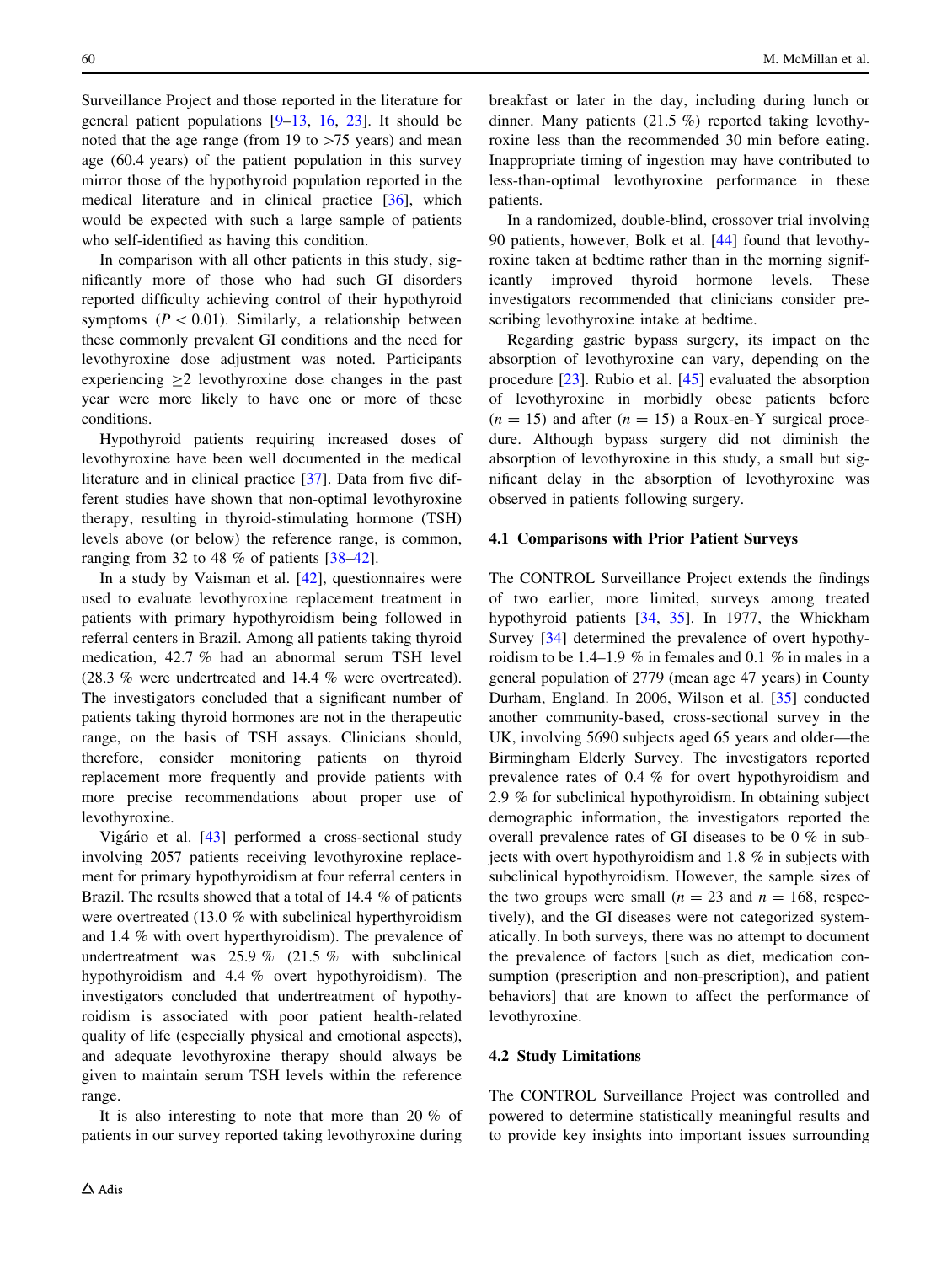levothyroxine treatment in hypothyroid patients. But, given the lack of control over patient inclusion by race, among other reasons, its findings should be considered more hypothesis generating than conclusive. Because this was a patient survey with no access to patient records, certain data, such as thyroid hormone levels, were not available to assist in interpretation of the results. The high percentage of Caucasian respondents in CONTROL Surveillance is not consistent with the racial mix of the hypothyroid population at large reported in the published literature [\[46](#page-15-0)]. However, the overrepresentation of Caucasians is consistent with the results reported in other patient survey panels. Knapton and Myers [[46\]](#page-15-0) have reported the tendency of many non-Caucasians to have lower response rates to online surveys; the reasons for it are unclear.

# 5 Conclusion

Levothyroxine has been the ''gold standard'' treatment for hypothyroidism for over 60 years. It is one of the most frequently used medications in the USA, with over 115 million prescriptions dispensed in 2013 [\[47](#page-15-0)]. Notwithstanding the ubiquitous use of levothyroxine, there have been few surveys that address the prevalence of commonly cited reasons for its frequently suboptimal performance.

The CONTROL Surveillance Project documents the prevalence of factors that are well known to affect levothyroxine efficacy and tolerability. GI comorbidities, concomitant drug use, and dietary habits that complicate levothyroxine therapy may be more prevalent among treated hypothyroid patients than is generally understood. Similarly, allergies to excipient ingredients found in most tablet drug formulations may also be more common than is generally perceived. The frequency of levothyroxine dose changes, the need for unexpectedly high doses, and the inability of levothyroxine to control the symptoms of hypothyroidism have been shown to correlate with the presence of these factors [[48\]](#page-15-0).

The results of the CONTROL Surveillance Project suggest that there is room for improved dialogue between physicians and patients regarding the proper administration of levothyroxine and the avoidance of foods and drugs that complicate its use. In particular, better initial workup of patients (including identification of relevant comorbidities and allergies) may help to detect factors that can lead to suboptimal efficacy or tolerability of levothyroxine. For patients already on levothyroxine therapy who are receiving doses that are higher than those recommended by current treatment guidelines [[49\]](#page-15-0), a complete patient reevaluation is recommended to determine the presence of factors that affect the ability of levothyroxine to achieve desired therapeutic results [[50–52\]](#page-15-0). Adopting these additional steps may improve the quality of life for patients and reduce the financial burden placed on the healthcare system that results from the frequent physician and pharmacy visits, medication adjustments, laboratory tests, and poor compliance associated with levothyroxine therapy.

Acknowledgments The authors would like to thank Lisa Rowe and Brenda Kiminyo-Bode at Healthcare Research and Analytics, LLC (Parsippany, NJ, USA) and Aesculapius Consulting, Inc. (East Brunswick, NJ, USA) for their editorial support.

#### Compliance with Ethical Standards

Conflicts of interest All potential conflicts of interest and financial considerations are provided in the ''Disclosures'' section below.

Author participation Each of the authors participated in the data collection, data organization, and/or writing of this manuscript.

Disclosures This study was funded by Akrimax Pharmaceuticals, LLC (Cranford, NJ, USA). Marjorie McMillan, MPH (McMillan Survey Research and Statistical Consulting, Memphis, TN, USA) was contracted by Akrimax for survey research consulting services. Keith S. Rotenberg, PhD, Kevin Vora, RPh, and Walter Sandulli, MBA, are employees of Akrimax. Arnold B. Sterman, MD, has been a consultant for Akrimax and Newron Sweden. Lionel Thevathasan, MD, owner of LT Associates Ltd (Paris, France), has been a consultant for Akrimax, AstraZeneca, Bayer, Daiichi-Sankyo, Medscape, Roche, and Sanofi. Michael F. Ryan, PhD (Medical/Marketing Decisions, LLC, Bridgewater, NJ, USA) was contracted by Akrimax for survey research and writing services. Munish Mehra, PhD (Quantum Change Group, LLC, Gaithersburg, MD, USA) was contracted by Akrimax for statistical services.

Open Access This article is distributed under the terms of the Creative Commons Attribution-NonCommercial 4.0 International License (http://creativecommons.org/licenses/by-nc/4.0/), which permits any noncommercial use, distribution, and reproduction in any medium, provided you give appropriate credit to the original author(s) and the source, provide a link to the Creative Commons license, and indicate if changes were made.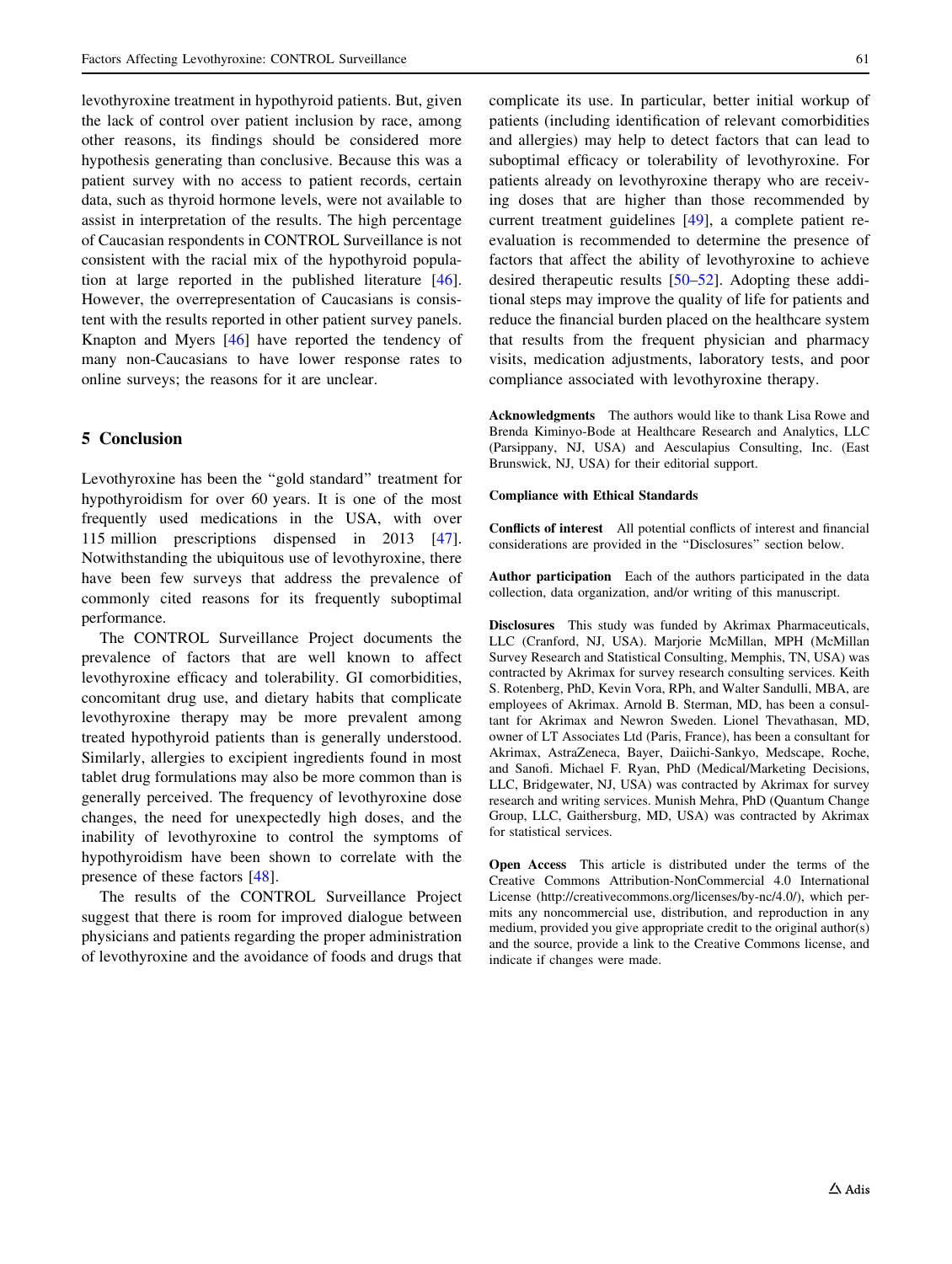# <span id="page-9-0"></span>Appendix

# **Hypothyroid Patient Survey**

### **CB12-X438**

**SURVEY LENGTH: 10-15 MINUTES (21 QUESTIONS) QUOTA: 1000 PATIENTS**

#### **SCREENER**

S1. Please indicate which of the following, if any, medical conditions you have been diagnosed with and/or procedures you have had. (Select all that apply.)

- a. Acid reflux or GERD
- b. Atrophic gastritis
- c. Celiac disease
- d. Crohn's disease (inflammation affecting the entire digestive tract)
- e. Food allergies
- f. Gastric bypass or bowel resection
- g. Gastroparesis (slows/stops the movement of food from the stomach)
- h. H. pylori infection (a bacteria that infects the stomach)
- i. Hypothyroidism (underactive thyroid) TERMINATE IF NOT SELECTED
- j. Hyperthyroidism (overactive thyroid) **I & J ARE MUTUALLY EXCLUSIVE**
- k. IBS (irritable bowel syndrome)
- l. Lactose intolerance
- m. Ulcerative colitis (inflammation affecting the colon/large bowel)
- n. Other (specify:\_\_\_\_\_\_\_\_\_\_\_)
- o. None of the above **MUTUALLY EXCLUSIVE**

### **SHOW ONLY OPTIONS SELECTED IN S1**

S2. For which of the following, if any, are you currently taking medication(s) prescribed by your doctor? (Select all that apply.)

- a. Acid reflux or GERD
- b. Atrophic gastritis
- c. Celiac disease
- d. Crohn's disease (inflammation affecting the entire digestive tract)
- e. Food allergies
- f. Gastric bypass or bowel resection
- g. Gastroparesis (slows/stops the movement of food from the stomach)
- h. H. pylori infection (a bacteria that infects the stomach)
- i. Hypothyroidism (underactive thyroid) TERMINATE IF NOT SELECTED
- j. Hyperthyroidism (overactive thyroid) **I & J ARE MUTUALLY EXCLUSIVE**
- k. IBS (irritable bowel syndrome)
- l. Lactose intolerance
- m. Ulcerative colitis (inflammation affecting the colon/large bowel)
- n. **<<S1 OTHER>>**
- o. None of the above **MUTUALLY EXCLUSIVE**
- S3. Which of the following thyroid medications are you currently taking? (Select all that apply.)
	- a. Armour® Thyroid
	- b. Cytomel®
	- c. Levothroid®
	- d. Levoxyl®
	- e. Nature-Throid®
	- f. Synthroid®
	- g. Unithroid®
	- h. Tirosint®
	- i. WP Thyroid®
	- j. Generic levothyroxine
	- k. Other (specify:\_\_\_\_\_\_\_\_\_\_\_) **TERMINATE IF ONLY OTHER IS SELECTED**
	- S4. What is your age?

#### \_\_\_\_\_\_\_\_\_\_\_\_\_\_\_\_\_\_\_years **(OE – number range 1-99 – MUST BE 19 OR OLDER OTHERWISE**

**TERMINATE)**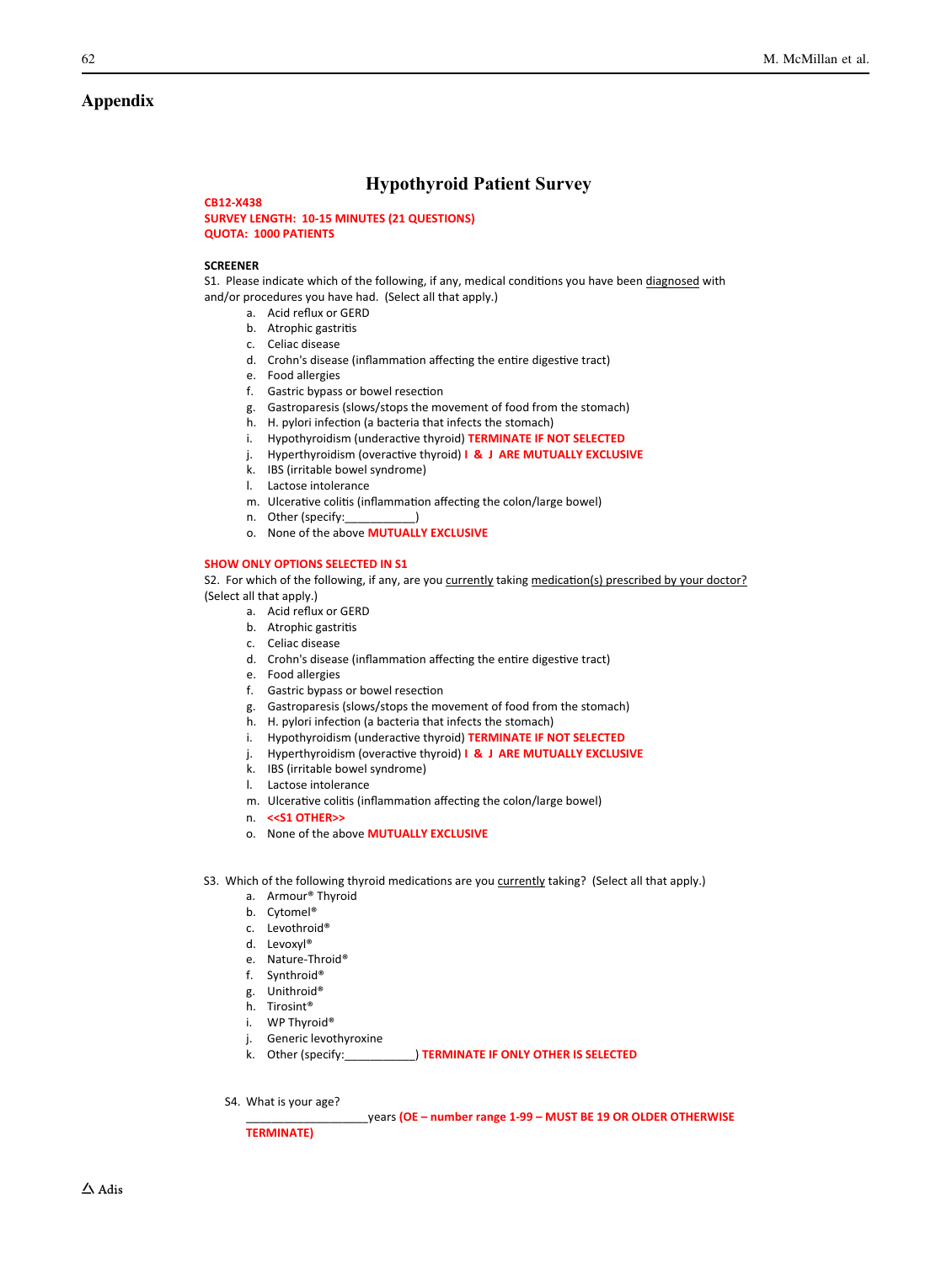#### **MAIN QUESTIONNAIRE**

- 1. Since you were first diagnosed with hypothyroidism, how long have you been taking hypothyroid prescription medication(s) to treat the condition? (Select one.)
	- a. Less than 6 months
	- b. About 6-12 months
	- c. About 1-2 years
	- d. About 3-5 years
	- e. About 6-10 years
	- f. More than 10 years
- 2. Since you first started taking hypothyroid prescription medication(s), how many times has your prescribed hypothyroid medication been changed? (Select one.)
	- a. Never
	- b. 1 time<br>c. 2 times
	-
	- d. 3 times
	- e. 4 times  $f.$  5-10 times
	- g. > 10 times
	- h. I don't know
- 3. Have you ever stopped taking your prescribed hypothyroid medication for more than one month (past or present prescription)?
	- a. Yes
	- b. No

#### **ASK IF Q3 = Yes**

- 4. When you re-started your hypothyroid medication which one of the following were you prescribed? (Select one)
	- a. The same dose of the same brand of hypothyroid medication you were taking before
	- b. A different dose of the same brand of hypothyroid medication you were taking before
	- c. A different brand of hypothyroid medication than you were taking before

#### **ASK IF Q3 = Yes**

5. Which of the following were reason(s) you stopped taking your hypothyroid medication for more than one month? (Select all that apply.)

**RANDOMIZE**

- a. Felt better, no need to take medicine
- b. Medication too expensive
- c. My brand was not available at pharmacy
- d. Insurance company wouldn't cover
- e. Prefer a non-drug remedy
- f. Medicine made me feel worse
- g. Other
- 6. Have you ever, past or present, experienced upset stomach or gastrointestinal (GI) upset (i.e. experienced symptoms like nausea, stomach cramps, diarrhea) when taking your hypothyroid medication? (Select one.)

| Never | Rarely | Sometimes | Often | Always |
|-------|--------|-----------|-------|--------|
|       |        |           |       |        |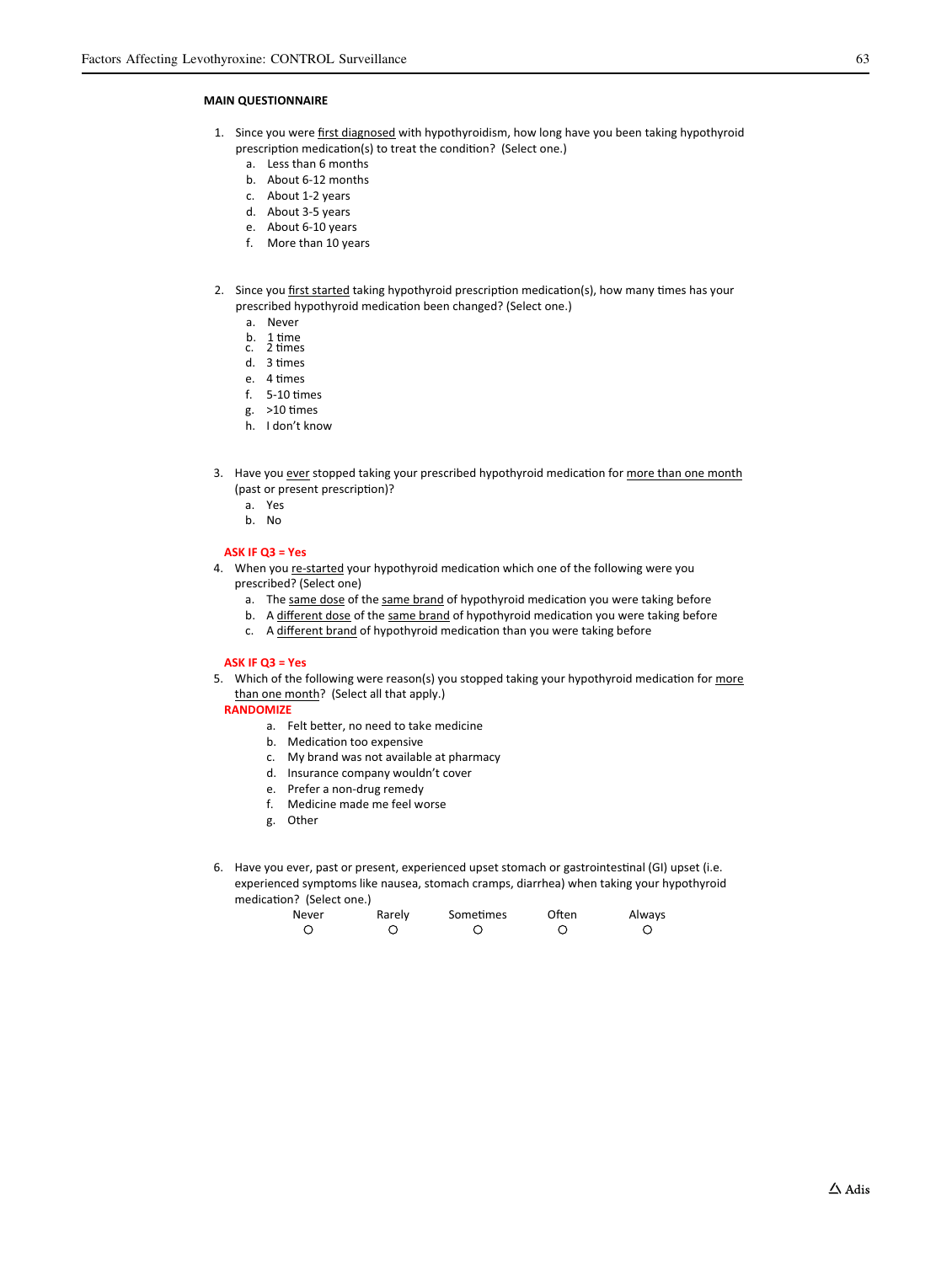#### **TO BE CORRELATED WITH TREATMENT AND PHYSICIAN DISCUSSION**

- 7. What type of doctor currently prescribes your hypothyroid medication? (Select one.)
	- a. Primary Care Physician
	- b. Endocrinologist
	- c. Thyroid Specialist
	- d. Other (specify:
- 8. How many times in the past year, has your current doctor changed the dose of your **current** hypothyroid medication since you started taking it? (Select one.)
	- a. Never
	- b. 1 time
	- c. 2 times
	- d. 3 times
	- e. 4 times
	- $f.$  5-10 times
	- g. > 10 times

#### 9. When do you typically take your hypothyroid medication? **ALLOW RESPONDENT TO SELECT AT ANY TICK MARK; ALLOW UP TO TWO SELECTIONS**



- 10. When you take your hypothyroid medication, do you typically take it before eating or after eating? (Select one.)
	- a. Before eating
	- b. After eating

#### **ASK IF Q10 = Before eating**

- 11. How much time, before eating, do you typically take your hypothyroid medication? (Select one.)
	- a. Less than 10 minutes before eating
	- b. 10-19 minutes before eating
	- c. 20-29 minutes before eating
	- d. 30-39 minutes before eating
	- e. 40-49 minutes before eating
	- f. 50-59 minutes before eating
	- g. 1-2 hours before eating
	- h. More than 2 hours before eating

#### **ASK IF Q10 = After eating**

12. How much time, after eating, do you typically take your hypothyroid medication? (Select one.)

- a. Less than 10 minutes after eating
- b. 10-19 minutes after eating
- c. 20-29 minutes after eating
- d. 30-39 minutes after eating
- e. 40-49 minutes after eating
- f. 50-59 minutes after eating
- g. 1-2 hours after eating
- h. More than 2 hours after eating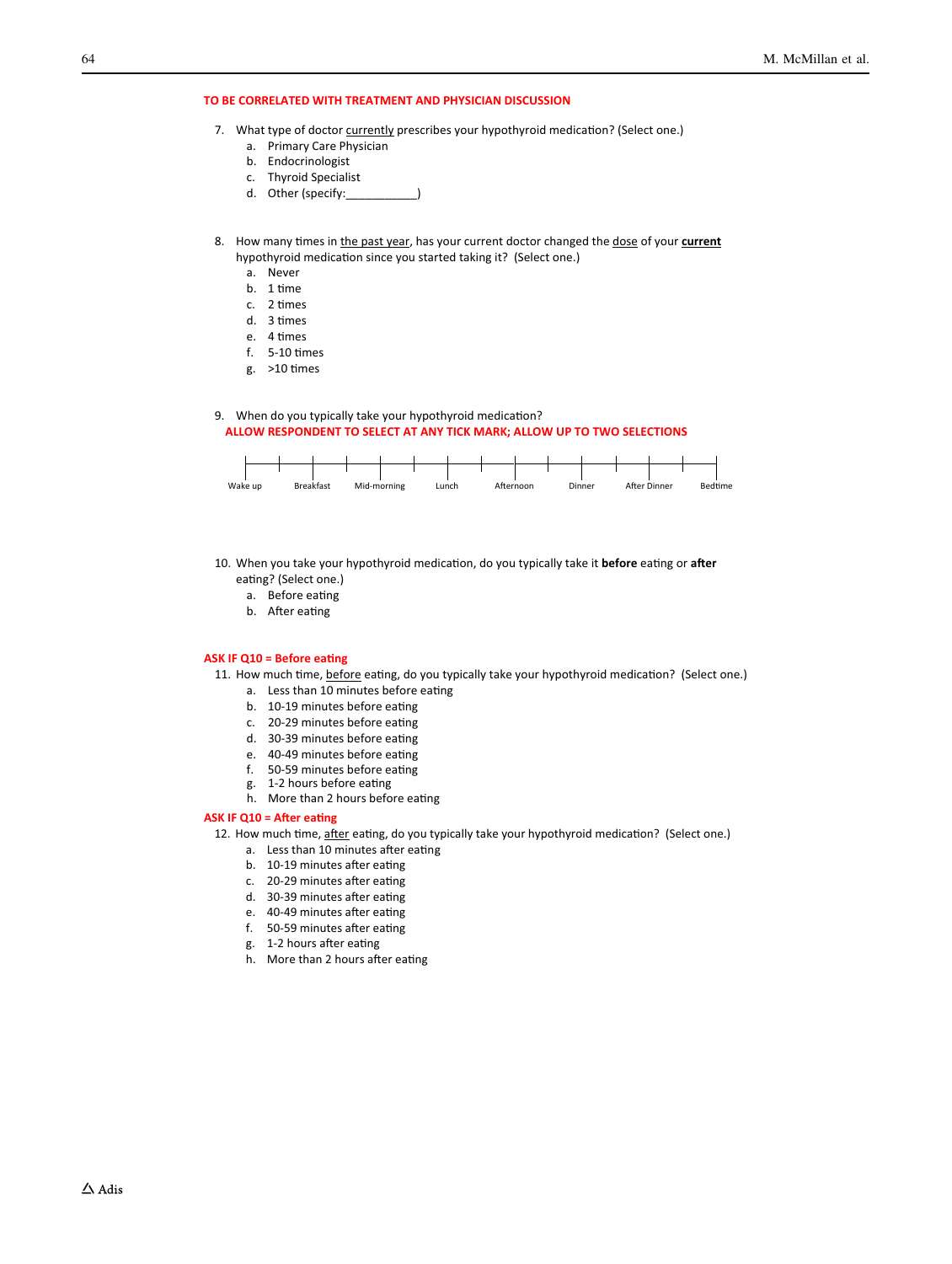13. With regard to hypothyroid treatment, which of the following, if any, have you ever discussed with the doctor who currently prescribes your hypothyroid medication? (Please check all that apply.)

**RANDOMIZE**

- a. Dietary/food supplements
- b. Food allergies
- c. Nutrition
- d. Use of OTC medications
- e. Use of other prescription medications
- f. Stomach or gastrointestinal conditions
- g. Thyroid medication use (i.e., the proper way to take the medication, limitations, etc.)
- h. None of the above **MUTUALLY EXCLUSIVE**
- 14. With regard to hypothyroid treatment, which of the doctor-provided resources are most
	- important to you? (Please rank in order of importance, where 1 = The most important resource, 2 = Second most important, and so on.) **[PN – INSERT RANKING BOX TO ALLOW RANKING OF ALL RESOURCES LISTED]**

#### **RANDOMIZE**

- a. Product samples
- b. Product literature
- c. Product coupons/vouchers
- d. Disease state information
- e. Information about support groups
- f. Information about online resources
- 15. Thinking of your **overall** experience of being treated for hypothyroidism, please indicate your level of agreement with the following statements:

#### **DO NOT RANDOMIZE**

| I am being treated for                                                                                           |                 | Slightly | Somewhat | Completely |
|------------------------------------------------------------------------------------------------------------------|-----------------|----------|----------|------------|
| hypothyroidism and                                                                                               | <b>Disagree</b> | agree    | agree    | agree      |
| 1. Nobody seems to understand or care<br>about how I feel                                                        | ∩               | റ        | ∩        | ◠          |
| 2. I don't know where to get reliable<br>information about my thyroid<br>condition                               | ∩               | ∩        | 0        |            |
| 3. It's hard to control my hypothyroid<br>symptoms                                                               | ⌒               | ∩        | ∩        | ∩          |
| 4. My thyroid condition reduces my<br>quality of life causing me not to be<br>able to do the things I used to do | ∩               | റ        |          |            |
| 5. I am able to take on anything without<br>being limited by my thyroid condition                                | ⌒               | റ        | ⌒        |            |
| 6. I am satisfied with my hypothyroid<br>treatment                                                               | ⌒               | റ        |          |            |
| 7. I can live life normally                                                                                      | റ               | റ        | റ        |            |

16. Please indicate which of the following antacid or acid reducers, if any, you take on a frequent basis (more than 2 times per week). (Select all that apply.)

**NOTE: PRODUCTS ARE TO BE GROUPED ON THE BACKEND UNDER NON-PRESCRIPTION ANTACIDS, PRESCRIPTION ANTACIDS, AND PRESCRIPTION ACID REDUCERS. DO NOT SHOW THESE GROUPS, RED TEXT, TO RESPONDENT.**

- a. AcipHex® **PRESCRIPTION ACID REDUCERS**
- b. Alka-Seltzer® **NON-PRESCRIPTION ANTACIDS**
- c. Gaviscon® **NON-PRESCRIPTION ANTACIDS**
- d. Maalox® **NON-PRESCRIPTION ANTACIDS**
- e. Nexium®, non-prescription **NON-PRESCRIPTION ACID REDUCERS**
- f. Nexium®, prescription PRESCRIPTION ACID REDUCERS
- g. Pepto-Bismol® **NON-PRESCRIPTION ANTACIDS**
- h. Prevacid®, non-prescription **NON-PRESCRIPTION ACID REDUCERS**
- i. Prevacid®, prescription **PRESCRIPTION ACID REDUCERS**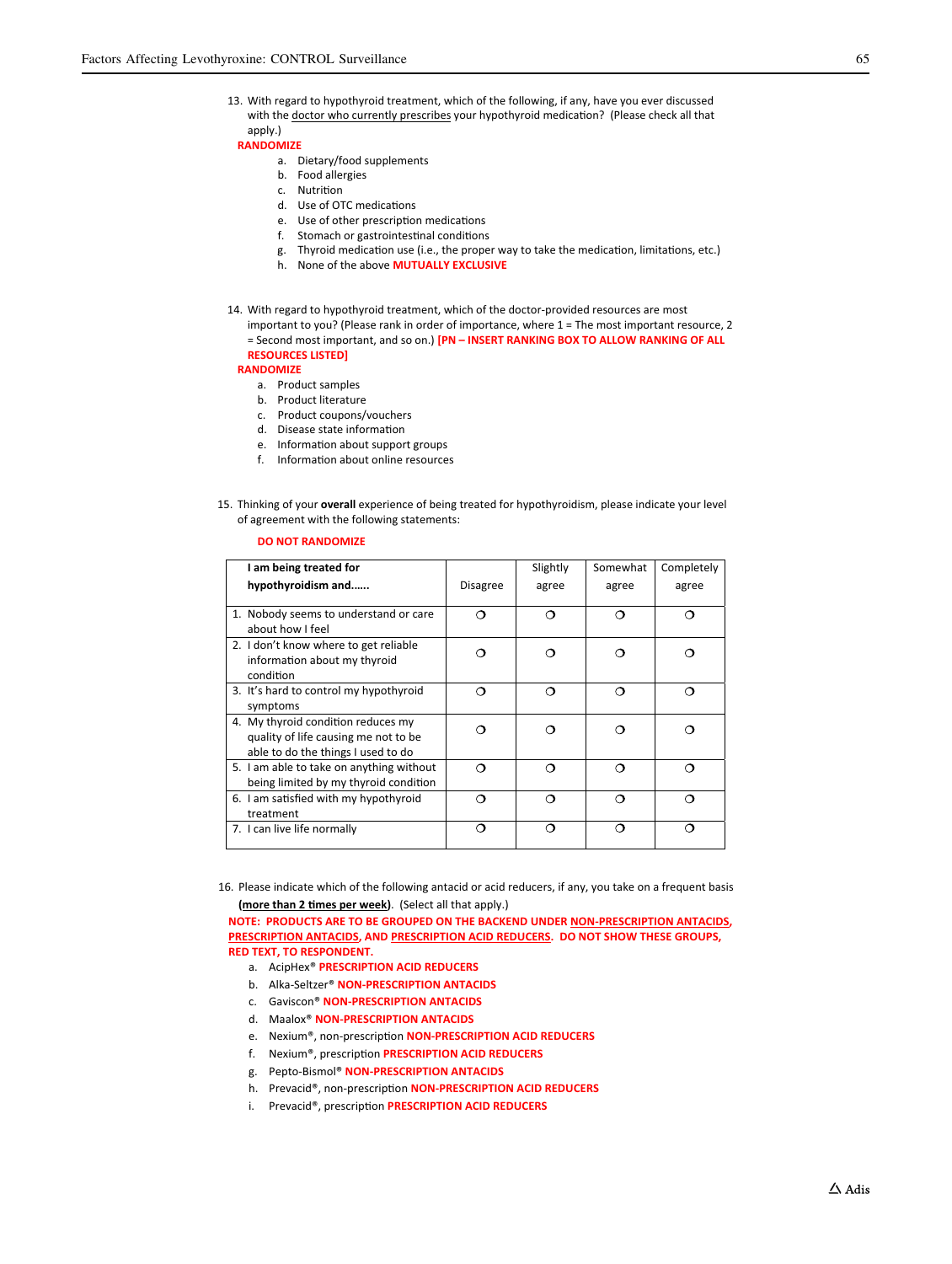- j. Prilosec®, non-prescription **NON-PRESCRIPTION ACID REDUCERS**
- k. Prilosec®, prescription PRESCRIPTION ACID REDUCERS
- l. Protonix® **PRESCRIPTION ACID REDUCERS**
- m. Rolaids® **NON-PRESCRIPTION ANTACIDS**
- n. Tagamet HB 200® **NON-PRESCRIPTION ACID REDUCERS**
- o. Tums® **NON-PRESCRIPTION ANTACIDS**
- p. Zantac® **NON-PRESCRIPTION ACID REDUCERS**
- q. Other non-prescription antacid or acid reducers (specify: **We can construent) TBD, POST CODING**
- r. Other prescription antacid or acid reducers (specify:\_\_\_\_\_\_\_\_\_\_\_\_\_) **TBD, POST CODING**
- s. I do not take any antacid or acid reducers on a frequent basis **MUTUALLY EXCLUSIVE**
- 17. Which of the following dietary supplements, if any, do you take on a frequent basis **(more than 2 times per week)**? (Select all that apply.)
	- a. Calcium b. Chromium picolinate
	- c. Iron
	- d. None of the above **MUTUALLY EXCLUSIVE**
- 18. Which of the following, if any, do you eat/drink **more than 2 times per week**? (Select all that apply.)
	- a. Soy-based foods (i.e., soy beans, soy milk, tofu, etc.)
	- b. Grapefruit / grapefruit juice
	- c. Foods high in fiber (i.e. bran flakes, broccoli, fiber bars, fiber drinks, etc.)
	- d. Foods high in iodine (i.e. dried seaweed, cranberries, lobster, cod, plain yogurt etc.)
	- e. None of the above **MUTUALLY EXCLUSIVE**
- 19. Which of the following foods or food ingredients, if any, trigger an allergic reaction in you? (Select all that apply.)
	- a. Food dyes
	- b. Gluten
	- c. Nuts
	- d. Lactose (dairy)
	- e. Sucrose (sugar)
	- f. Other (specify:\_\_\_\_\_\_\_\_\_\_\_**[OE text]**
	- g. I do not suffer from any food allergies **HIDE IF S1\_D IS SELECTED; MUTUALLY EXCLUSIVE**

20. What is your gender?

- a. Male
- b. Female
- c. Prefer not to answer
- 21. Which of the following best represents your racial or ethnic heritage? (Select all that apply)
	- a. Non-Hispanic White or Euro-American
	- b. Black, Afro-Caribbean, or African American
	- c. Latino or Hispanic American
	- d. East Asian or Asian American
	- e. South Asian or Indian American
	- f. Middle Eastern or Arab American
	- g. Native American or Alaskan Native
	- h. Other (please specify)\_\_\_\_\_\_\_\_\_\_\_\_\_\_\_\_\_\_\_\_\_\_\_\_\_\_\_ **(OE text)**
	- i. Prefer not to answer

**[END SURVEY]**

Thank you for your participation in this survey!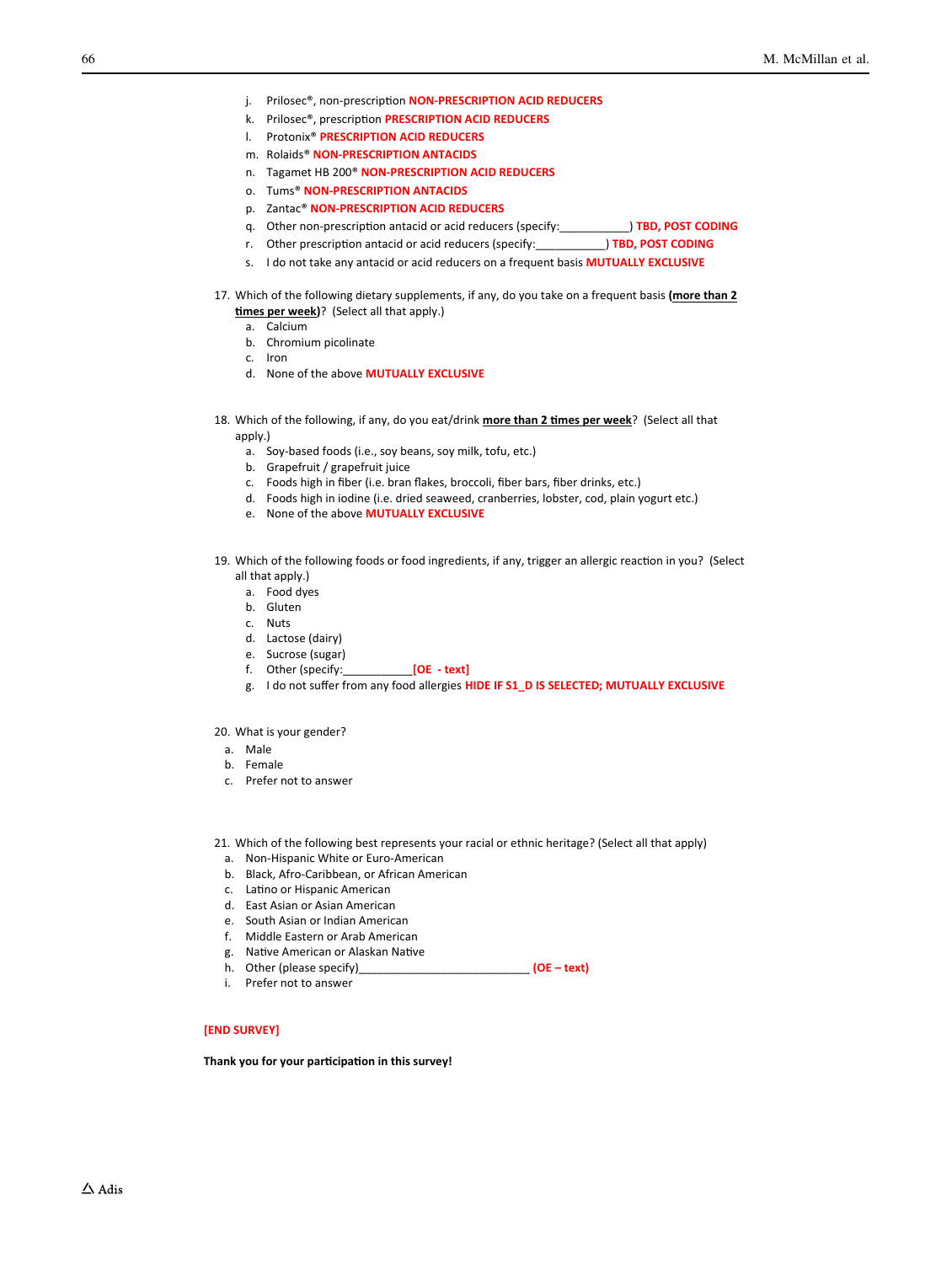#### <span id="page-14-0"></span>References

- 1. Dar RA, Chowdri NA, Parray FQ, Wani SH. An unusual case of Hashimoto's thyroiditis with four lobed thyroid gland. N Am J Med Sci. 2012;4:151–3.
- 2. Yaturu S, Fontinot J, Rowland T. Mixed medullary thyroid cancer and follicular cancer. Am J Case Rep. 2011;12:1–4.
- 3. Robertson HM, Narayanaswamy AK, Pereira O, et al. Factors contributing to high levothyroxine doses in primary hypothyroidism: an interventional audit of a large community database. Thyroid. 2014;24:1765–71.
- 4. Santini F, Pinchera A, Marsili A, et al. Lean body mass is a major determinant of levothyroxine dosage in the treatment of thyroid disease. J Clin Endocrinol Metab. 2005;90:124–7.
- 5. Roos A, Linn-Rasker SP, van Domburg RT, Tijssen JP, Berghout S. The starting dose of levothyroxine in primary hypothyroidism treatment: a prospective, randomized, double-blind trial. Arch Intern Med. 2005;165:1714–20.
- 6. Mandel SJ, Brent GA, Larscn PR. Levothyroxine therapy in patients with thyroid disease. Ann Intern Med. 1993;119:492–502.
- 7. Khandelwal D, Tandon N. Overt and subclinical hypothyroidism: who to treat and how. Drugs. 2012;72:17–33.
- 8. Liwanpo L, Hershman JM. Conditions and drugs interfering with thyroxine absorption. Best Pract Res Clin Endocrinol Metab. 2009;23:781–92.
- 9. Badillo R, Francis D. Diagnosis and treatment of gastroesophageal reflux disease. World J Gastrointest Pharmacol Ther. 2014;5:105–12.
- 10. Cohen E, Bolus R, Khanna D, et al. GERD symptoms in the general population: prevalence and severity versus care-seeking patients. Dig Dis Sci. 2014;59:2488–96.
- 11. Fasano A, Catassi C. Clinical practice: celiac disease. N Engl J Med. 2012;367:2419–26.
- 12. Miller AD, Smith KM. Medication and nutrient administration considerations after bariatric surgery. Am J Health Syst Pharm. 2006;63:1852–7.
- 13. Ward LS. The difficult patient: drug interaction and the influence of concomitant diseases on the treatment of hypothyroidism. Arq Bras Endocrinol Metabol. 2010;54:435–42.
- 14. Groener JB, Lehnhoff D, Piel D, et al. Subcutaneous application of levothyroxine as successful treatment option in a patient with malabsorption. Am J Case Rep. 2013;14:48–51.
- 15. Gaitonde DY, Rowley KD, Sweeney LB. Hypothyroidism: an update. Am Fam Physician. 2012;86:244–51.
- 16. Cellini M, Santaguida MG, Gatto I, et al. Systematic appraisal of lactose intolerance as cause of increased need for oral thyroxine. J Clin Endocrinol Metab. 2014;99:E1454–8.
- 17. Ianiro G, Mangiola F, Di Rienzo TA, et al. Levothyroxine absorption in health and disease, and new therapeutic perspectives. Eur Rev Med Pharmacol Sci. 2014;18:451–6.
- 18. Benvenga S. When thyroid hormone replacement is ineffective? Curr Opin Endocrinol Diabetes Obes. 2013;20:467–77.
- 19. Hasselström K, Siersbaek-Nielsen K, Lumholtz IB, Faber J, Kirkegaard C, Friis T. The bioavailability of thyroxine and 3,5,3'triiodothyronine in normal subjects and in hyper- and hypothyroid patients. Acta Endocrinol (Copenh). 1985;110:483–6.
- 20. Checchi S, Montanaro A, Pasqui L, et al. L-Thyroxine requirement in patients with autoimmune hypothyroidism and parietal cell antibodies. J Clin Endocrinol Metab. 2008;93:465–9.
- 21. US Food and Drug Administration. International Conference on Harmonisation; good clinical practice: consolidated guideline; availability. Federal Register. 1997;62:25692–709.
- 22. US Department of Health and Human Services. Code of Federal Regulations. Title 45 Public Welfare. Section 46.116.7–8. US

Department of Health and Human Services. 2009. [http://www.](http://www.hhs.gov/ohrp/policy/ohrpregulations.pdf) [hhs.gov/ohrp/policy/ohrpregulations.pdf.](http://www.hhs.gov/ohrp/policy/ohrpregulations.pdf) Accessed 10 Dec 2015.

- 23. Padwal R, Brocks D, Sharma AM. A systematic review of drug absorption following bariatric surgery and its theoretical implications. Obes Rev. 2010;11:41–50.
- 24. McMillan C, Bradley C, Razvi S, Weaver J. Psychometric evaluation of a new questionnaire measuring treatment satisfaction in hypothyroidism: the ThyTSQ. Value Health. 2006;9:132–9.
- 25. Quinque EM, Villringer A, Kratzsch J, Karger S. Patient-reported outcomes in adequately treated hypothyroidism—insights from the German versions of ThyDQoL, ThySRQ and ThyTSQ. Health Qual Life Outcomes. 2013;11:68.
- 26. Virili C, Santaguida MG, Cellini M, Del Duca SC, Gargano L, Centanni M. Pilot study with softgel thyroxine preparation in the treatment of patients with T4 malabsorption due to gastric disorders. Endocr Rev. 2013;34:Abstract OR50-4.
- 27. Collins D, Wilcox R, Nathan M, Zubarik R. Celiac disease and hypothyroidism. Am J Med. 2012;125:278–82.
- 28. Centanni M. Thyroxine treatment: absorption, malabsorption, and novel therapeutic approaches. Endocrine. 2013;43:8–9.
- 29. Dorval E, Rey JF, Soufflet C, Halling K, Barthélemy P. Perspectives on gastroesophageal reflux disease in primary care: the REFLEX study of patient–physician agreement. BMC Gastroenterol. 2011;11:25.
- 30. Walker JN, Shillo P, Ibbotson V, et al. A thyroxine absorption test followed by weekly thyroxine administration: a method to assess non-adherence to treatment. Eur J Endocrinol. 2013;168:913–7.
- 31. Vinagre AL, Souza MV. Levothyroxine absorption and difficult management of hypothyroid patients in the intensive care unit: two case reports and a literature review. Rev Bras Ter Intensiva. 2011;23:242–8.
- 32. Centanni M, Gargano L, Canettieri G, et al. Thyroxine in goiter, Helicobacter pylori infection, and chronic gastritis. N Engl J Med. 2006;354:1787–95.
- 33. Lahner E, Virili C, Santaguida MG, Annibale B, Centanni M. Helicobacter pylori infection and drugs malabsorption. World J Gastroenterol. 2014;20:10331–7.
- 34. Tunbridge WM, Evered DC, Hall R, et al. The spectrum of thyroid disease in a community: the Whickham Survey. Clin Endocrinol (Oxf). 1977;7:481–93.
- 35. Wilson S, Parle JV, Roberts LM, et al. Prevalence of subclinical thyroid dysfunction and its relation to socioeconomic deprivation in the elderly: a community-based cross-sectional survey. J Clin Endocrinol Metab. 2006;91:4809–16.
- 36. Vanderpump MP. The epidemiology of thyroid disease. Br Med Bull. 2011;99:39–51.
- 37. Ramadhan A, Tamilia M. Treatment-refractory hypothyroidism. CMAJ. 2012;184:205–9.
- 38. Ross DS, Daniels GH, Gouveia D. The use and limitations of a chemiluminescent thyrotropin assay as a single thyroid function test in an out-patient endocrine clinic. J Clin Endocrinol Metab. 1990;71:764–9.
- 39. Parle JV, Franklyn JA, Cross KW, Jones SR, Sheppard MC. Thyroxine prescription in the community: serum thyroid stimulating hormone level assays as an indicator of undertreatment or overtreatment. Br J Gen Pract. 1993;43:107–9.
- 40. Cararis GJ, Manowitz NR, Mayor G, Ridgway EC. The Colorado thyroid disease prevalence study. Arch Intern Med. 2000;160:526–34.
- 41. Hollowell JG, Staehling NW, Flanders WD, et al. Serum TSH, T(4), and thyroid antibodies in the United States population (1988 to 1994): National Health and Nutrition Examination Survey (NHANES III). J Clin Endocrinol Metab. 2002;87:489–99.